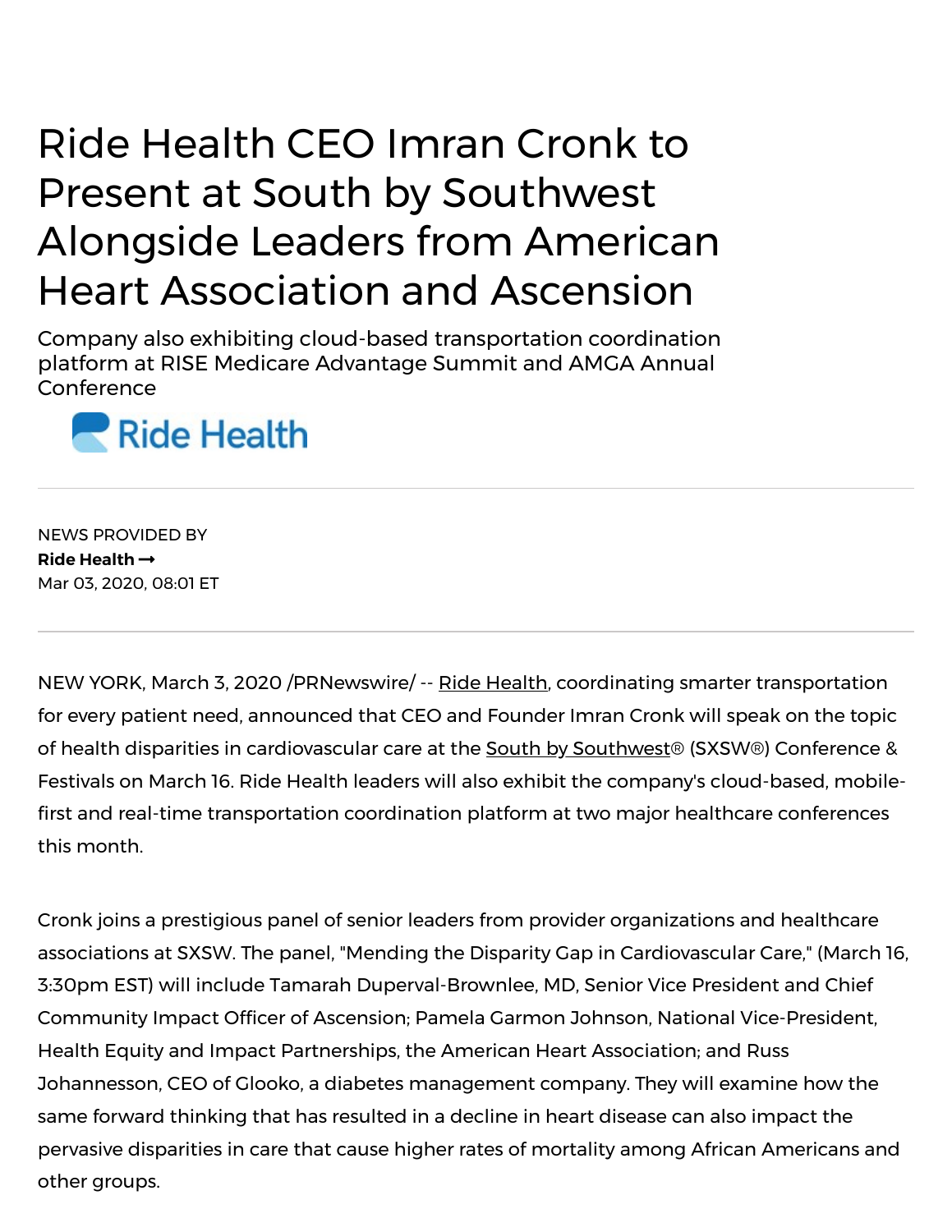Ride Health partners with health plans and providers to ensure that heart disease patients, along with other patients, have access to critical follow-up care in a timely manner by making transportation simple and affordable no matter the patient need. With system integration capabilities across various EHR, CRM and care management platforms, care coordination teams at health systems and health plans across the country use the Ride Health platform to seamlessly request and monitor rides from a broad network of high-performing nonemergency medical transportation (NEMT) providers, including Uber, taxis, public transit, wheelchair-accessible vehicles (WAV) and ambulances.

Ride Health's technology-enabled, human-driven approach to ride support has been proven to deliver faster response times, an improved patient experience and a meaningful reduction in delays and no-shows.

## **Find Ride Health at RISE and AMGA**

Ride Health will be exhibiting its platform at two major healthcare conferences in March:

- **RISE [Nashville](https://c212.net/c/link/?t=0&l=en&o=2736738-1&h=1184188601&u=https%3A%2F%2Fwww.rise-nashville.com%2F&a=RISE+Nashville)**, March 15-17 in Nashville. RISE Nashville is back for its fourteenth consecutive year as the must-attend mega-conference for professionals of all levels in the Medicare Advantage and ACA market. Find Ride Health at Booth #1103.
- **AMGA 2020 Annual [Conference](https://c212.net/c/link/?t=0&l=en&o=2736738-1&h=486162697&u=http%3A%2F%2Fac.amga.org%2Fac2020.html&a=AMGA+2020+Annual+Conference)**, March 25, 28 in San Diego. Join the nation's leading medical groups and health systems to hear about the latest technologies, care delivery models, and other innovations that can help your organization improve patient outcomes, boost provider satisfaction, and ensure long-term financial stability. Find Ride Health at Booth #817.

Contact Ride Health to schedule a demo at either RISE or AMGA: [info@ridehealth.com](mailto:info@ridehealth.com).

## **About Ride Health**

Ride Health partners with healthcare organizations and transportation providers to manage transportation benefits, strengthen enterprise transportation programs, and drive intelligent transitions of care. We blend technology and data with a human approach to break down access barriers and solve some of the biggest transportation challenges that care coordinators,